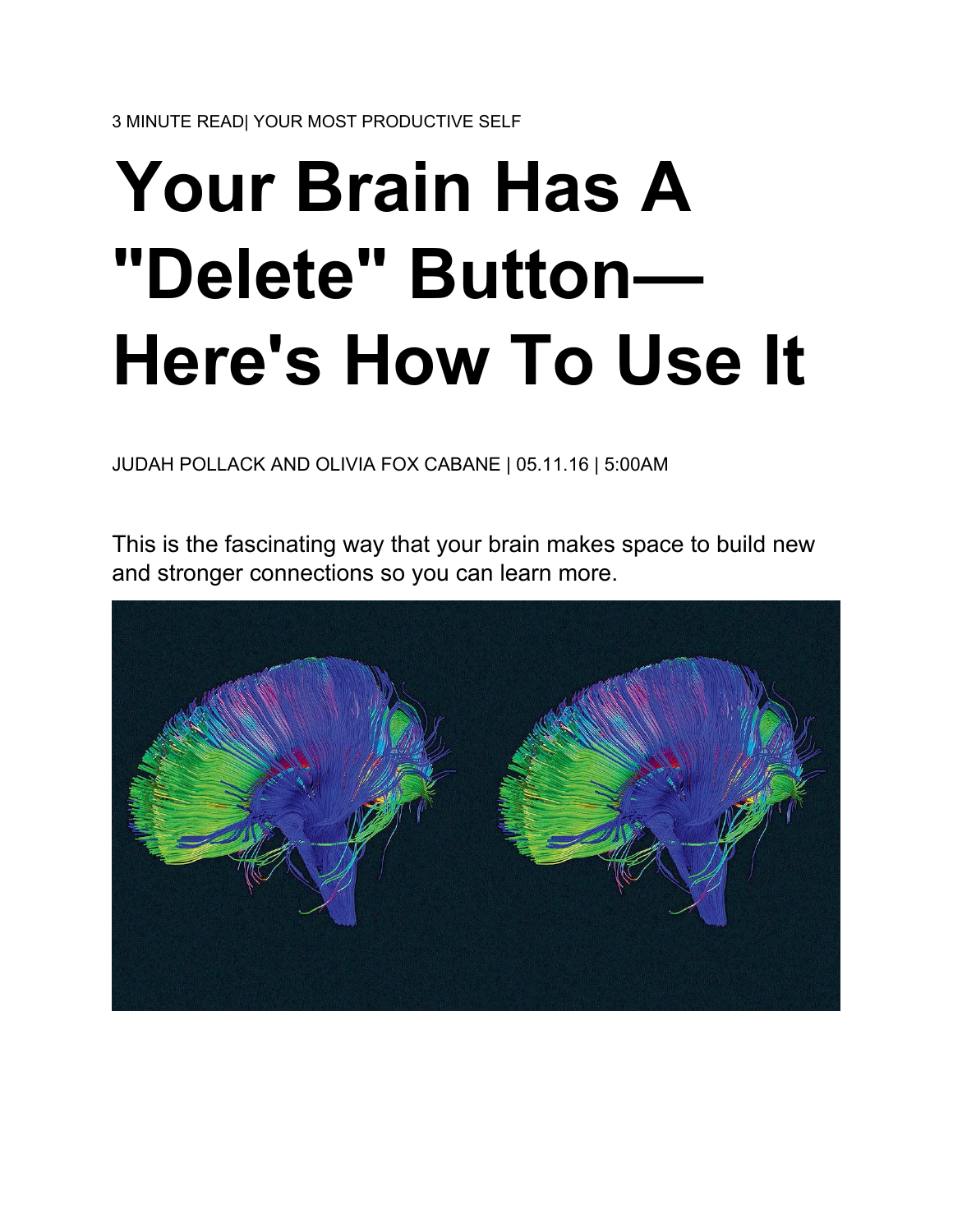**There's an old saying in neuroscience:** neurons that fire together wire together. This means the more you run a neuro-circuit in your brain, the stronger that circuit becomes. This is why, to quote another old saw, practice makes perfect. The more you practice piano, or speaking a language, or juggling, the stronger those circuits get.

## **The ability to learn is about more than building and strengthening neural connections.**

For years this has been the focus for learning new things. But as it turns out, the ability to learn is about more than building and strengthening neural connections. Even more important is our ability to break down the old ones. It's called "synaptic pruning." Here's how it works.

### YOUR BRAIN IS LIKE A GARDEN

Imagine your brain is a garden, except instead of growing flowers, fruits, and vegetables, you grow synaptic connections between neurons. These are the connections that neurotransmitters like dopamine, seratonin, and others travel across.

"Glial cells" are the gardeners of your brain—they act to speed up signals between certain neurons. But other glial cells are the waste removers, pulling up weeds, killing pests, raking up dead leaves. Your brain's pruning gardeners are called "microglial cells." They prune your synaptic connections. The question is, how do they know which ones to prune?

Researchers are just starting to unravel this mystery, but what they do know is the synaptic connections that get used less get marked by a protein, C1q (as well as others). When the microglial cells detect that mark, they bond to the protein and destroy—or prune—the synapse.

This is how your brain makes the physical space for you to build new and stronger connections so you can learn more.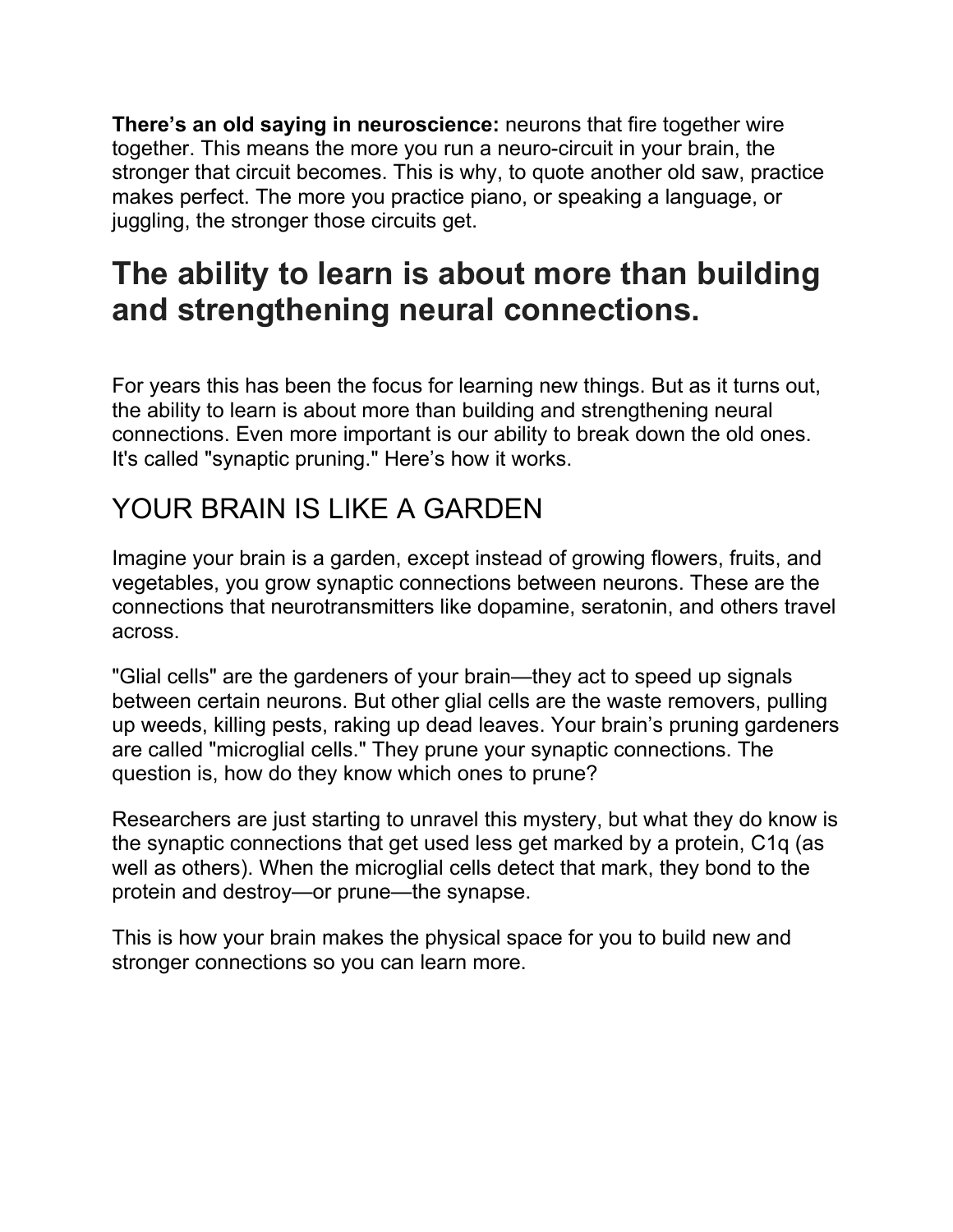### WHY SLEEP MATTERS

Have you ever felt like your brain is full? Maybe when starting a new job, or deep in a project. You're not sleeping enough, even though you're constantly taking in new information. Well, in a way, your brain actually *is* full.

When you learn lots of new things, your brain builds connections, but they're inefficient, ad hoc connections. Your brain needs to prune a lot of those connections away and build more streamlined, efficient pathways. It does that when we sleep.

Your brain cleans itself out when you sleep—your brain cells shrinking by up to 60% to create space for your glial gardeners to come in take away the waste and prune the synapses.

Have you ever woken up from a good night's rest and been able to think clearly and quickly? That's because all the pruning and pathway-efficiency that took place overnight has left you with lots of room to take in and synthesize new information—in other words, to learn.

## **Thinking with a sleep-deprived brain is like hacking your way through a dense jungle with a machete. Its overgrown, slow going, exhausting.**

This is the same reason naps are so beneficial to your cognitive abilities. A 10- or 20-minute nap gives your microglial gardeners the chance to come in, clear away some unused connections, and leave space to grow new ones.

Thinking with a sleep-deprived brain is like hacking your way through a dense jungle with a machete. It's overgrown, slow-going, exhausting. The paths overlap, and light can't get through. Thinking on a well-rested brain is like wandering happily through Central Park; the paths are clear and connect to one another at distinct spots, the trees are in place, you can see far ahead of you. It's invigorating.